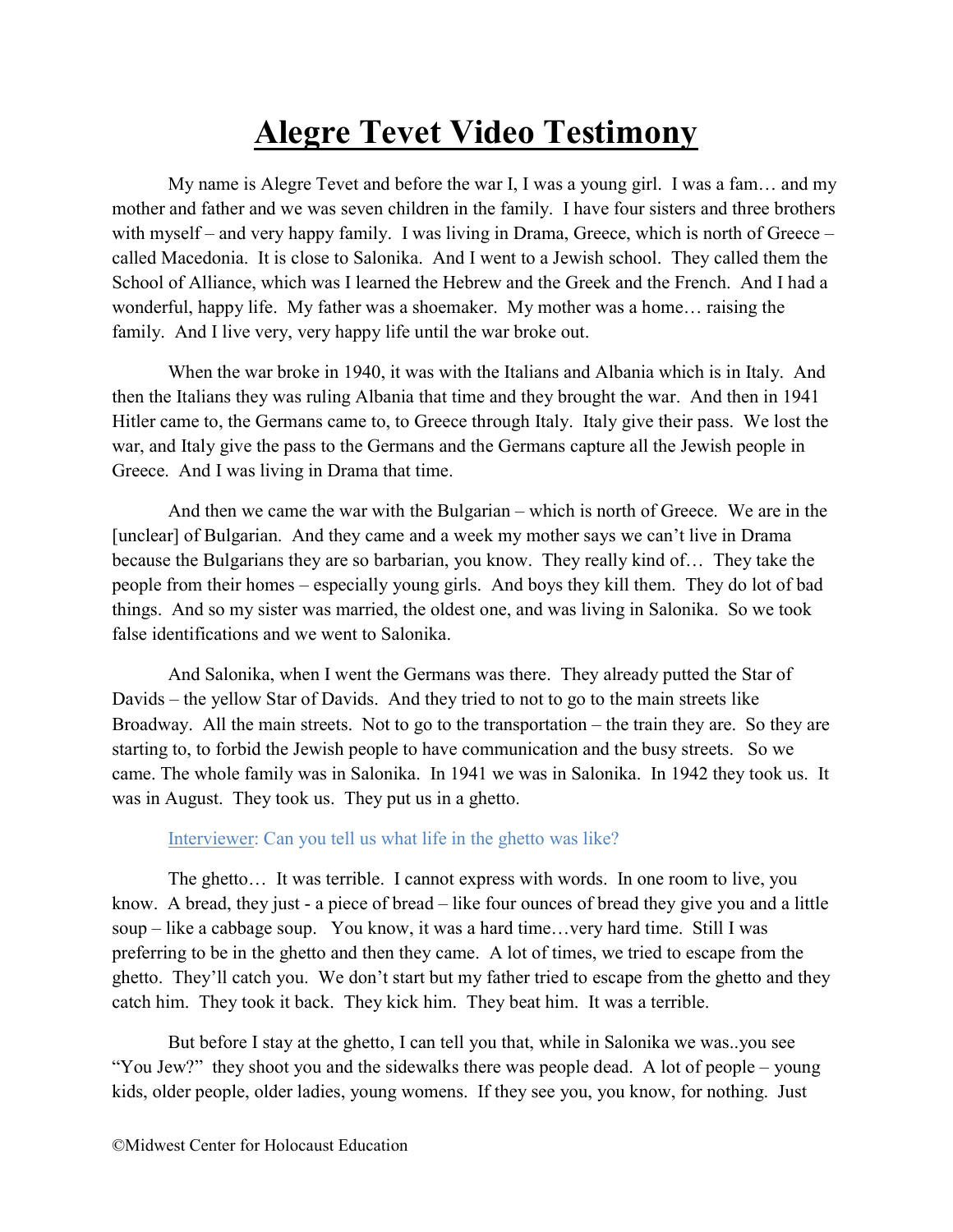they kill like a bird they kill them. And people were starvation – no food to eat. And it was hard, hard, very hard. But at the ghetto it was kind of... How can I say? How can I tell you? It was a terrible experience. A terrible experience to come, to come from a family, happy home, and to big house and to be in one room and to share bathrooms, excuse me, with other people and everything. It was a hard and it was depressing. Depressing. A lot of people, they died just from depression for the starvation they died a lot of people before they took them to Birkenau.

Interviewer: Were you able to celebrate holidays and go to school in the ghetto? What was daily life…?

Nothing. Nothing. Nothing. No. No. After the German occupied Greece, nothing we can do. All the synagogues were destroyed. All the Jewish store was they took possession – the Greek people. Not the Jewish – the Greek people, the Gentile. And it was a terrible experience.

In March of '43 they took us to Birkenau. They took us in trains. We stayed most for a week in the trains. The trains was like they put the animals. Not even the animals they are like this with a small little window with the bars. And over there you starve to death. You put a blanket in one corner and you do, go to bathroom over there and they… And a lot of people die inside the wagons - the smell, the starvation, the hard time. So, and when they, we say for water, they put the hose... They stopped the train and they put the hose in – the water – they spray everybody opened their mouth like this for to get water in the mouth. Just with the hose they spray to us. And then we arrive in Birkenau.

When we arrived in Birkenau they divided the separation – the women and the men and the young and the old. And if you carry a child, you go with the old people. And so I went with my two sisters. My other sister, she was carrying the little boy five-year-old. So she went with my mother. My brother, Josef, he was about 11 years old - he went with my mother. My father separate. And my two brothers went separate. One of my brothers was 15 and the other one was 16 and a half – Henri, Aaron and Menachem, and Josef went with my father – with my mother. And my sister, Matilda and my sister, Joullia –the one I survived with her – and I, we went three together. So we went and then they took us and we walked to Birkenau and walking a lot.

And they took us over there and then first of all, they would take all the clothes. They shaved us all there. And we went to take a shower. We took a shower and they gave us clothes – like prisoner clothes. They put the tattoo here – the number. My number is 39028. They put the number, and we took a shower, and we dress up clothes – prisoner clothes – and over here they put the number over there. And then we stay over there and changing and then another group. You know, the groups and groups they taken but they 50, 60 people take a shower see. And they was so depress at the beginning to see how we was treat like a animals. We never thought that's gonna happen that way.

Then they took us, they put is in the quarantine and barracks. When they took us to the barrack over there… We have to be for 40 days quarantine. We can't go out – only to take us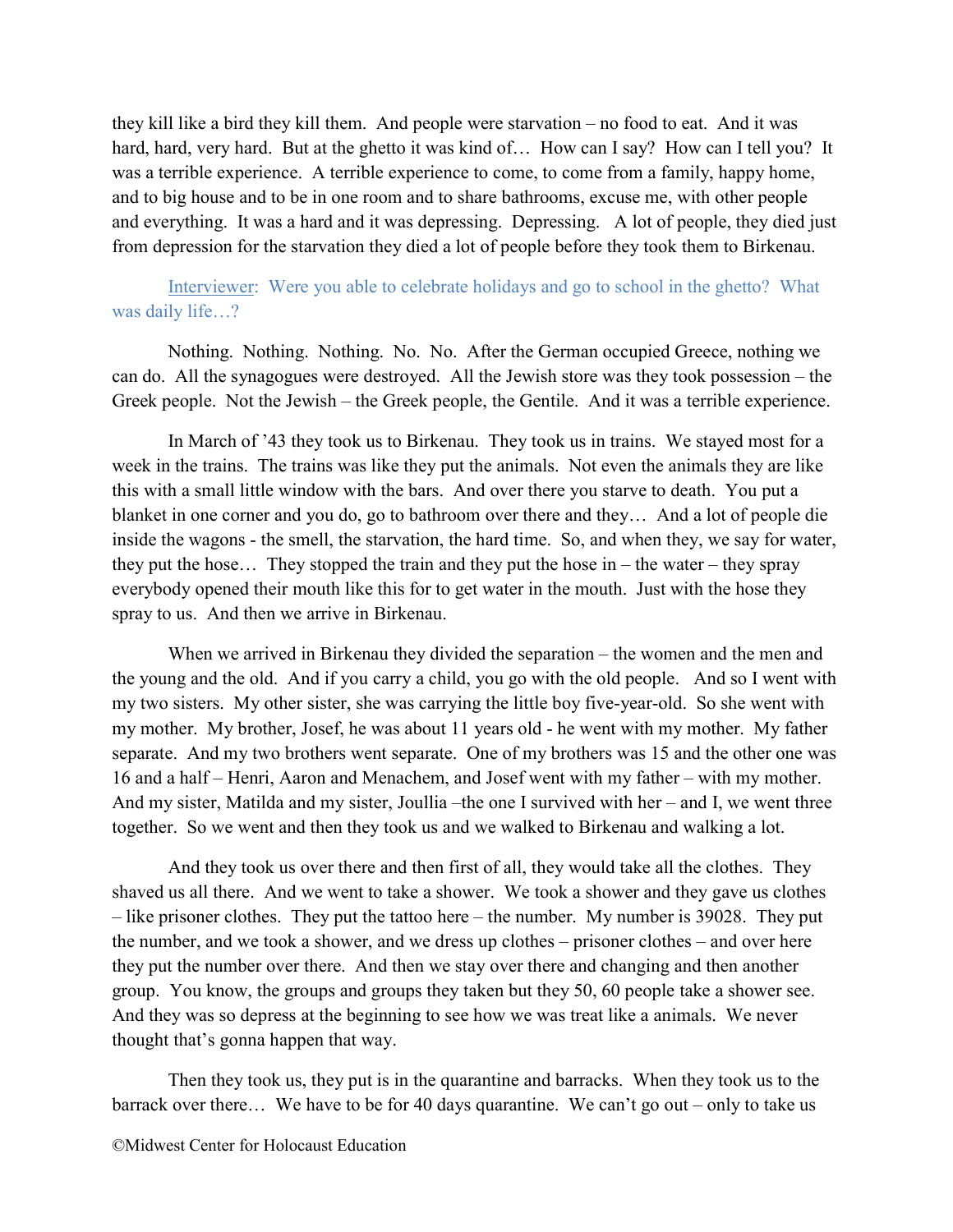out to, to… they call them *zahl appell* – it means to count us, to count to us, you know. And they counted. When they call you up they call you by number. They don't call you by name.

And so the next day over there was everything. Over there bathroom, no bathrooms. It was a big barrels of iron – very heavy. Over there you go and you, you have bathroom. And then the next day same ones too take those barrels and throw to the bathroom to go outside with the barrack. So and I was very… courage I should say. I wanna know what's happening, when I'm gonna see my mother. So I went out with the four other girls. They got handles on the barrels. Two girls on one side, two girls the other side. We carried the barrels to go to bathroom. And the bathroom was a big barrack, and they had the, the holes in wood, you do over there. And we take those barrels in to throw in. We saw a lot of girls over there – German Jews, French girls. And we told, "When can we see our mothers?" And you know what he say? Said, "See that chimney over there? That smoke? Over there they are our mothers. Don't you know this? All the mothers there and they burn 'em up." So the next day when we went back to that barrack we start screaming and said what happened to our parents and everything.

So, for 40 days I was going back and forth carrying the barrels of the bathroom, going to the canteen to carry the barrels of soup, you know, and to give me a piece of… a little extra soup so I can give to my sisters extra. And then we they took us to work as a auskommando. Auskommando means outside - in the rain, in the snow. You know, just to break, you know those telephone poles – the big ones. They used to have handles and we used to push them – to break the walls. So the walls was a brick and then we take the bricks and we clean the cement out. So, that's what we did almost until 1940…the end of '43.

After that I went to, took us to Auschwitz. We used to walk - from Birkenau we used to walk to Auschwitz. Back and forth we used to walk, see? And if you do something wrong or you don't, you can't walk fast they shoot you. There was ditches on the side and they throw them. And they don't throw. They let you do the throwing. You know what I mean? You had to pick them up – the dead person – and throw them in the ditch. So we really gone [unclear].

I was walking back and forth, Birkenau and Auschwitz, and from Auschwitz. And then they say they want a shoe *kommando*. The shoes – from the transport they was bringing so many people. We have to take the shoes and clean the leather separate and the soles separate to tear them off everything, you know. And they send them to the factories in Germany. My sister, Matilda, she was very depressed and she was not eating enough. And I was working in the shoe kommando and I was having extra piece of bread. And then I was a *friseurka*<sup>1</sup> – and a *friseurka* means a beauty operator. And I used to go and the, the, the German… There was a lot of Germans prisoners over there, non-Jewish. And Ukrainian – non-Jewish Russia. They used to get packages from their own country. And I used to go and they used to call me to go to cut their hair. To fix their hair nice and they used to give me a piece extra bread or a cookie - whatever it

 $1$  Alegre mispronounces the word friseur – the German word for hair dresser.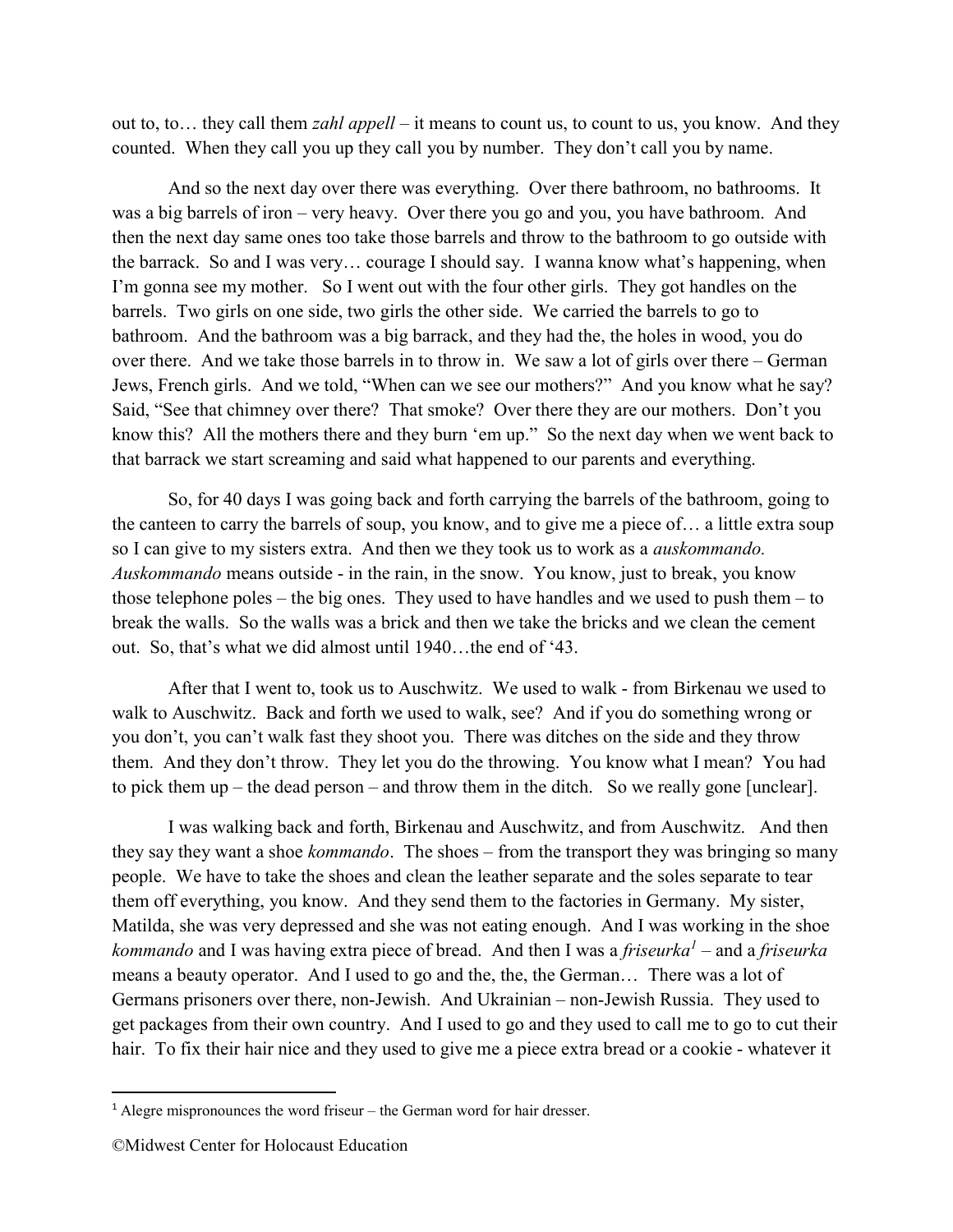is. And then there was a blocksperre in the evening after I come from work. I used to go and do those to give me a piece of bread extra. And then in the night  $8:00$  or  $9:00$  is a blocksperre – a blocksperre is curfew. And I used to… I never walk. I used to do like the snake walks, you know? And I used to bring – for a piece of bread so I can give to my sister because she was so depressed. And she don't make it. And I used to work, my sister the one that's in Israel, she used to work, but the other one, Matilda, she never worked. She was so depressed she don't have the energy. She was skin and bone. So one time they made a big selection – they took her. She escaped. The second time she can't escape. There was a big selection. Selection means, you know, if they see you a little bruised or see a little scratch on your body you're not good enough for work. You are good enough to go to crematorium. And if the bones they see you the bones come out from you skin, you are entitled to go to crematorium. So that's what happened to my sister.

And I was working in the, in a *kommando* that, to clean the bricks with my sister, Joullia, the one she lives in Israel. And I saw my two brothers, Ari and Menachem, and I saw them. So handsome, oh. He was so handsome. Tall young man. Young man. And he, he saw me. He saw my sister and he say, "Where's Matika – Matilda?" I said, "They took Matilda." I said, "Ari, are you hungry? I'm gonna put underneath the tree my bread. Please take it. You and Memick share it." And then my sister, Joullia say, "I'll give my bread too." So we give our portion of bread to my brothers. I saw two times him. He was carrying the bricks in a carriage and the boys was the horses – to, to pull the, the carriage, you know? And when I saw that break my heart. And that two times I saw them, my brothers, and I never saw more.

From Auschwitz they took us from there and we, we walk in the snow – walking in the snow. They give us some shoes with the wood – heavy. If you don't walk fast, they shoot you. They, they no have nothing for to shoot. They shoot you like a bird. Anyway so they took us from there. We walk one day and in the night they put us in a, in a barn, where the horses, the animals stay. We sit down over there in the hay for the night. In the morning they give us the soup and we went in a train – open train. And I was so thirsty when I was walking and I bend down, I took a little snow to put in my mouth, you know. So for a whole day walking, walking, walking and then the train was so open in the rain and the snow. So they took us over there at the Bergen-Bels(en).

Over there it was in 1945, you know in the winter. Over there, you know, you can, you don'twork so hard. You work, of course, but you don't work so hard like you used to work. You work in the *auskommando* digging things, you know, throwing the dogs. And I... The girls, they wanna go to bathroom. There are a German soldier and the dog to guard you. You can't stay five seconds over there. If you stay five seconds, you come out, they shoot you. And I saw people in the ditches. Dead, no clothes. One morning, no the soldier he told me, "Klein, why you crying?" I say, "What I'm crying? My mother – kaput. My father – kaput. My schwester, my brothers – all kaput. In die [unclear]." I told him. He say, "You go home. You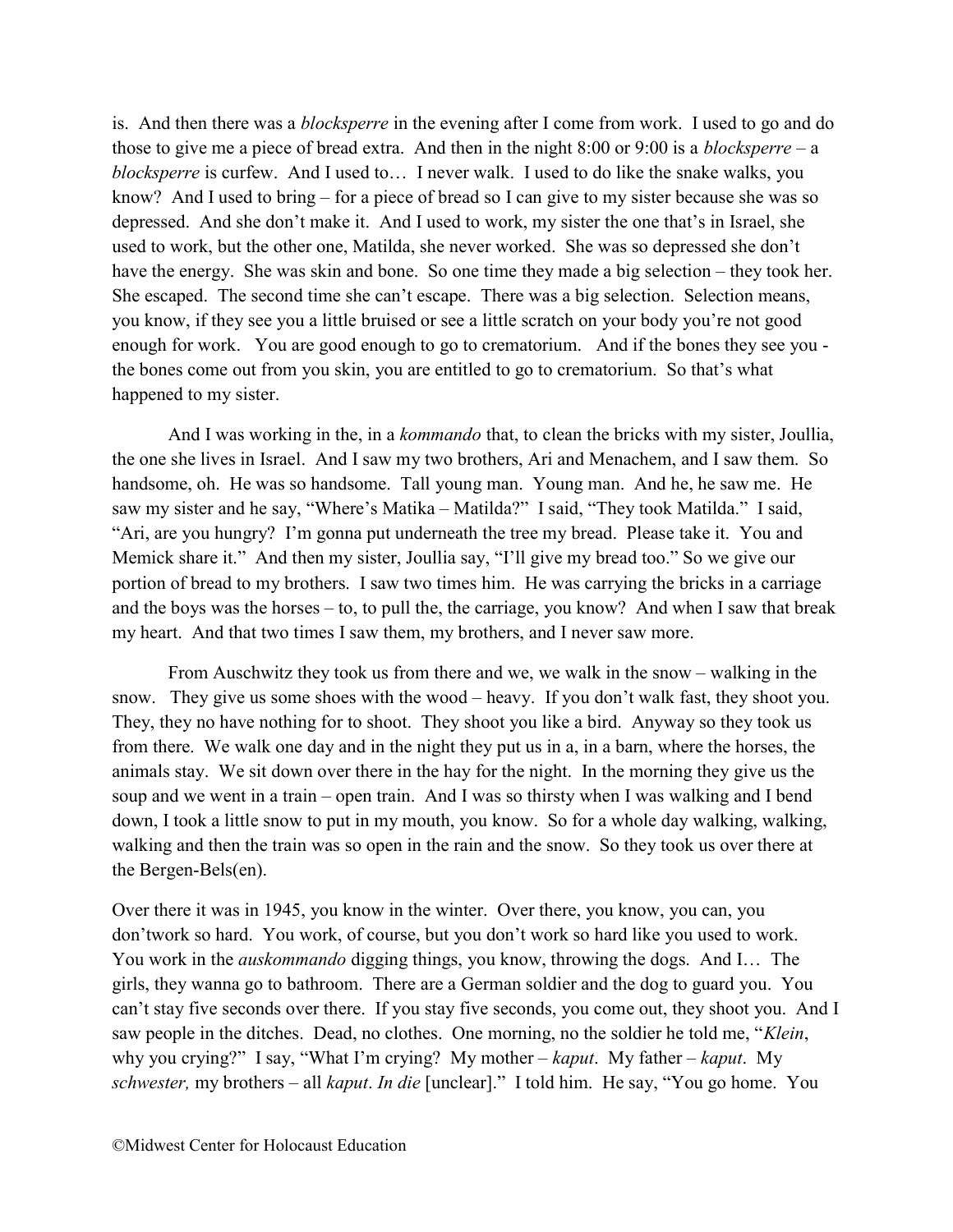gonna go home," he says, "I'm kaput." And the next day we, in the morning, we saw no more work. No more work.

Then in a week after, we went out and the girls was screaming and yelling and clapping, and singing. I say, "What happened?" And we saw white flags there was… Give up, how can I say?

## Interviewer: Surrender.

Surrendered. We was surrendered – the, the Germans. And we saw some big commander Germans in the tanks, in the tanks with the English soldiers and we start throwing rocks to the Germans, you know. And that was the liberation. The liberation. And some girls they never saw the liberation because they die as soon as they heard. As soon as they heard we are free, they died – lot of girls – from starvation, from the excitement, from I don't know. What can I say? You know.

And then they came the English and they took us to better dormitories. They give us clean clothes, they give us beds and nicer dormitory and then they give us food. And lot of people they ate right away the food. And you know when your stomach is so empty and you eat the heavy food you get sick. You die.

The liberation for me – it was happy and sad. I should say first sad – because I lost everybody. And then I saw some people from Greece I say, "Where is my brothers - alive?" "No they took them to crematoria." I still don't believe it. I still now It seems to me like I'm gonna here my brother's voice gonna say, "Alegre, I'm alive." I can't believe that my brothers… I can't. I can't believe until now that my brothers are dead. It's impossible. They was fighters. Young boys.

And then they… From there we was a little bit… They came the Red Cross. They came a lot of big organizations to talk to us – the prisoners. I should not say prisoners. The survivors. But we was prisoners anyway. They talked to the survivors and they, they wanna know if we have relatives in overseas. And I knew that from Greece I was in Salonika but I have lot of relatives in Drama where I was born. I have my father's brothers, my sisters – my father's sisters. I have my mother's brother and another sister which was Macedonia. Who all those, they took them. Nobody survived from those people.

After the liberation I went to Athens. First, no. The liberation at first we went they took us from one place to another to recuperated. They took us up in the mountains in a Swiss place – Swedish. In the mountains we stayed in tents over there. After there, we went by busses, by bus we went to Brussels. They took us to Brussels and then in Brussels we stay over there almost a month. We had a beautiful place over there. It's like a dormitory, you know, big, big, big place. The Red Cross and the English took care of everything of us. They give us clothes, nice food to eat, every day showers. And from there, from Brussels, we flew to Greece in a cargo plane. And